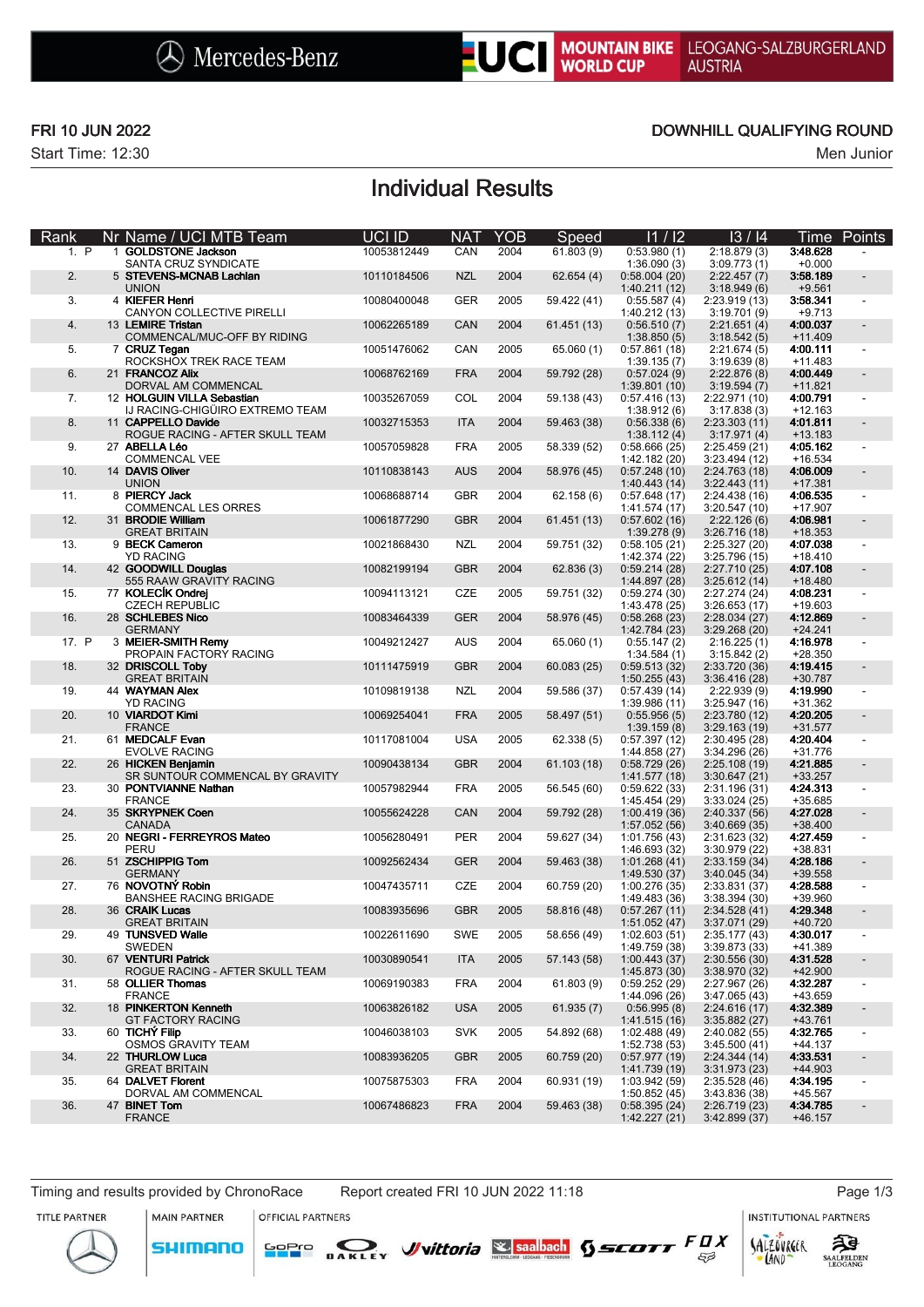

Start Time: 12:30 Men Junior

### FRI 10 JUN 2022 DOWNHILL QUALIFYING ROUND

## Individual Results

| Rank  | Nr Name / UCI MTB Team                                 | UCI ID      | <b>NAT</b> | <b>YOB</b> | Speed       | 11/12                          | 13/14                          |                         | Time Points    |
|-------|--------------------------------------------------------|-------------|------------|------------|-------------|--------------------------------|--------------------------------|-------------------------|----------------|
| 37.   | 71 MITCHKO Matthew<br>UNITED STATES OF AMERICA         | 10117761822 | <b>USA</b> | 2004       | 58.339 (52) | 1:03.075(53)<br>1:52.379 (51)  | 2:36.930 (49)<br>3:44.813 (40) | 4:35.160<br>+46.532     |                |
| 38.   | 65 GAZZOLA Guglielmo                                   | 10052951573 | <b>ITA</b> | 2004       | 57.485 (55) | 1:02.607(52)                   | 2:51.049(64)                   | 4:35.677                |                |
| 39.   | ROGUE RACING - AFTER SKULL TEAM<br>72 SAN SOUCI Austin | 10117206191 | <b>USA</b> | 2005       | 57.181 (57) | 1:59.552(60)<br>1:07.398 (65)  | 3:50.951(47)<br>2:38.000(53)   | +47.049<br>4:36.304     |                |
| 40.   | UNITED STATES OF AMERICA<br>17 MCELYEA Colin           | 10112268588 | <b>USA</b> | 2004       | 59.792 (28) | 1:53.008 (54)<br>1:07.162(64)  | 3:41.000(36)<br>2:35.287(44)   | +47.676<br>4:37.923     |                |
| 41.   | <b>EVOLVE RACING</b><br>41 CELESTINA Val               | 10097180139 | <b>SLO</b> | 2005       | 56.693 (59) | 1:51.260(48)<br>1:03.652(56)   | 3:38.705(31)<br>2:34.167 (38)  | +49.295<br>4:39.061     | $\blacksquare$ |
| 42.   | <b>SLOVENIA</b><br>62 PATE Alden                       | 10092538586 | <b>USA</b> | 2004       | 58.656 (49) | 1:49.987 (39)<br>1:02.226(47)  | 3:52.538 (49)<br>2:38.726 (54) | $+50.433$<br>4:40.858   |                |
| 43. P | NW GRAVITY COLLECTIVE<br>2 WILLIAMS Jordan             | 10083936306 | <b>GBR</b> | 2004       | 61.626 (11) | 1:52.613 (52)<br>0:55.267(3)   | 3:47.234(44)<br>2:17.447(2)    | $+52.230$<br>4:46.837   |                |
| 44.   | MADISON SARACEN FACTORY TEAM<br>59 MOYON Bastien       | 10083147471 | <b>FRA</b> | 2004       | 59.917 (26) | 1:35.064(2)<br>1:01.773 (44)   | 3:50.193(46)<br>2:35.062(42)   | $+58.209$<br>4:47.589   |                |
| 45.   | <b>FRANCE</b><br>48 PERFILLON Arthur                   |             | <b>FRA</b> | 2005       |             | 1:50.070(41)                   | 3:49.644(45)                   | +58.961<br>4:48.141     |                |
|       | <b>FRANCE</b>                                          | 10056835213 |            |            | 58.221 (54) | 1:00.986 (39)<br>1:45.986 (31) | 2:30.509(29)<br>3:46.611(42)   | $+59.513$               |                |
| 46.   | 56 RIAT Tobias<br>SWITZERLAND                          | 10034782766 | SUI        | 2004       | 59.627 (34) | 1:04.191(60)<br>1:58.796 (58)  | 2:44.156 (58)<br>3:57.042(51)  | 4:51.862<br>$+1:03.234$ |                |
| 47.   | 53 JALLADEAU Baptiste<br>LES ARCS MOUNTAINBIKE TEAM    | 10090273335 | <b>FRA</b> | 2005       | 55.563 (67) | 1:03.135(54)<br>1:50.092 (42)  | 2:35.830 (47)<br>3:44.678 (39) | 4:55.974<br>$+1:07.346$ |                |
| 48.   | 70 VASKO Igor<br><b>SLOVAKIA</b>                       | 10106951776 | <b>SVK</b> | 2005       | 57.485 (55) | 1:07.091 (63)<br>2:03.298 (63) | 2:49.634 (62)<br>4:04.145 (54) | 4:55.985<br>$+1:07.357$ |                |
| 49.   | 68 GAWLAK - SOCKA Kacper                               | 10117591464 | POL        | 2004       | 55.850 (65) | 1:01.625(42)                   | 2:37.864 (52)                  | 4:56.844                |                |
| 50.   | <b>POLAND</b><br>75 FREUND Leo                         | 10096051707 | <b>AUT</b> | 2004       | 59.138 (43) | 1:51.582 (49)<br>1:01.982(45)  | 3:58.086(52)<br>2:37.619(51)   | $+1:08.216$<br>4:57.662 |                |
| 51.   | <b>BANSHEE RACING BRIGADE</b><br>73 TOOHEY Samuel      | 10104930944 | <b>USA</b> | 2005       | 61.582 (12) | 1:53.303(55)<br>1:06.087(61)   | 3:54.662(50)<br>2:42.485 (57)  | $+1:09.034$<br>5:04.454 |                |
| 52.   | UNITED STATES OF AMERICA<br>63 AUGUSTSSON Daniel       | 10092902944 | <b>SWE</b> | 2004       | 60.589 (22) | 1:57.708 (57)<br>1:02.483(48)  | 4:07.958 (56)<br>2:45.561 (59) | $+1:15.826$<br>5:04.767 |                |
|       | <b>SWEDEN</b><br>37 CLARK Finn                         |             | <b>GBR</b> | 2004       |             | 1:59.448 (59)                  | 3:51.229(48)                   | $+1:16.139$             |                |
| 53.   | SORTED RACEGEAR                                        | 10056378404 |            |            | 59.627 (34) | 1:18.117(68)<br>2:07.324 (65)  | 2:52.407 (66)<br>4:08.508 (57) | 5:08.402<br>$+1:19.774$ |                |
| 54.   | 25 O'NEILL Bergen<br><b>AUSTRALIA</b>                  | 10113916477 | <b>AUS</b> | 2004       | 55.995 (64) | 1:03.677(57)<br>1:52.044(50)   | 2:37.431 (50)<br>4:04.177 (55) | 5:11.708<br>$+1:23.080$ |                |
| 55.   | 66 BONANOMI Andrea<br>ROGUE RACING - AFTER SKULL TEAM  | 10032248541 | <b>ITA</b> | 2005       | 59.178 (42) | 1:03.191(55)<br>1:49.461(35)   | 2:35.965(48)<br>4:16.035 (60)  | 5:11.722<br>$+1:23.094$ |                |
| 56.   | 46 KAUPPINEN Samu<br><b>FINLAND</b>                    | 10062031177 | <b>FIN</b> | 2005       | 56.287 (63) | 1:01.135(40)<br>2:01.248(61)   | 2:47.447 (61)<br>4:15.338 (59) | 5:12.716<br>$+1:24.088$ |                |
| 57.   | 52 BALDWIN Mario<br><b>AUSTRALIA</b>                   | 10113903040 | <b>AUS</b> | 2004       | 59.917 (26) | 1:02.211(46)<br>1:48.261 (33)  | 2:31.933 (33)                  | 5:32.484<br>$+1:43.856$ |                |
| 58.   | 74 FREEDMAN Jonah                                      | 10119727989 | <b>USA</b> | 2004       | 55.742 (66) | 1:09.830(67)                   | 3:32.972 (24)<br>2:50.858(63)  | 5:33 431                |                |
| 59.   | UNITED STATES OF AMERICA<br>40 DE BRUIN Alex           | 10125049148 | <b>RSA</b> | 2005       | 61.277 (16) | 2:04.096 (64)<br>1:09.536 (66) | 4:31.178 (61)<br>2:52.224(65)  | $+1:44.803$<br>5:34.606 |                |
| 60.   | <b>SOUTH AFRICA</b><br>69 CASTELLANOS LIBERAL Daniel   | 10081562028 | <b>ESP</b> | 2005       | 59.792 (28) | 2:08.165(66)<br>1:02.548(50)   | 4:42.814 (64)<br>2:35.302(45)  | $+1:45.978$<br>5:36.802 |                |
| 61.   | <b>SPAIN</b><br>55 KELLER Dario                        | 10071403296 | SUI        | 2004       | 58.976 (45) | 1:50.490(44)<br>1:03.873 (58)  | 4:36.259 (62)<br>3:16.236(67)  | $+1:48.174$<br>5:37.325 |                |
|       | SWITZERLAND                                            |             |            |            |             | 2:30.517 (67)                  | 4:37.248 (63)                  | $+1:48.697$             |                |
| 62.   | 16 KOLLE Nikolas<br><b>AUSTRIA</b>                     | 10035126209 | <b>AUT</b> | 2005       | 61.451 (13) | 1:00.516 (38)<br>1:48.672 (34) | 2:34.243 (39)<br>4:00.950 (53) | 5:44.457<br>+1:55.829   |                |
| 63.   | 38 SAVERY Will<br><b>GREAT BRITAIN</b>                 | 10123123494 | <b>GBR</b> | 2005       | 61.233 (17) | 0:58.198(22)<br>1:50.859(46)   | 2:33.698 (35)<br>5:06.964(66)  | 5:54.788<br>$+2:06.160$ |                |
| 64.   | 39 RICK Owen<br><b>GREAT BRITAIN</b>                   | 10123116727 | <b>GBR</b> | 2005       | 60.420 (23) | 0:59.959(34)<br>1:43.166(24)   | 2:26.541(22)<br>4:09.486(58)   | 6:05.033<br>$+2:16.405$ |                |
| 65.   | 45 WIFFIN Carter<br><b>YD RACING</b>                   | 10122963850 | NZL        | 2004       | 56.434 (61) | 1:06.537(62)<br>2:02.349 (62)  | 2:46.978 (60)<br>5:05.021(65)  | 6:14.474<br>$+2:25.846$ |                |
| 66.   | 43 ARNOLD Nico<br><b>YD RACING</b>                     | 10091191401 | <b>NZL</b> | 2004       | 60.420 (23) | 0:59.126(27)                   | 2:34.501(40)                   | 7:08.872<br>$+3:20.244$ |                |
| 67.   | 29 DRISCOLL Andrew                                     | 10096731515 | <b>USA</b> | 2004       | 56.434 (61) | 1:50.044(40)<br>0:59.297(31)   | 5:48.431 (67)<br>4:44.149 (68) | 8:04.968                |                |
|       | PROBUILDS RACING<br>23 CONNELLY Jackson                | 10114106942 | <b>AUS</b> | 2004       | 61.935(7)   | 3:55.817(68)<br>0:57.568(15)   | 6:27.465(68)<br>2:24.408(15)   | +4:16.340<br><b>DNF</b> |                |
|       | PINKBIKE RACING<br>6 KUHN Bodhi                        | 10080855241 | CAN        | 2005       |             | 1:40.666(15)                   | 3:25.002(13)                   | <b>DNS</b>              |                |
|       | CANADA<br>50 SCHULTE Jesse                             | 10036222511 | <b>GER</b> | 2005       |             | $\overline{\phantom{a}}$       | $\blacksquare$                 | <b>DNS</b>              |                |
|       | <b>GERMANY</b><br>57 HAUGOM Emil                       | 10020161533 | <b>NOR</b> | 2004       |             |                                | $\overline{\phantom{a}}$       | <b>DNS</b>              |                |
|       | <b>NORWAY</b>                                          |             |            |            |             |                                |                                |                         |                |

**SHIMANO** 

**MAIN PARTNER** OFFICIAL PARTNERS

SOPIO DAKLEY Vittoria & saabach SSCOTT FUX

LAND

 $53$